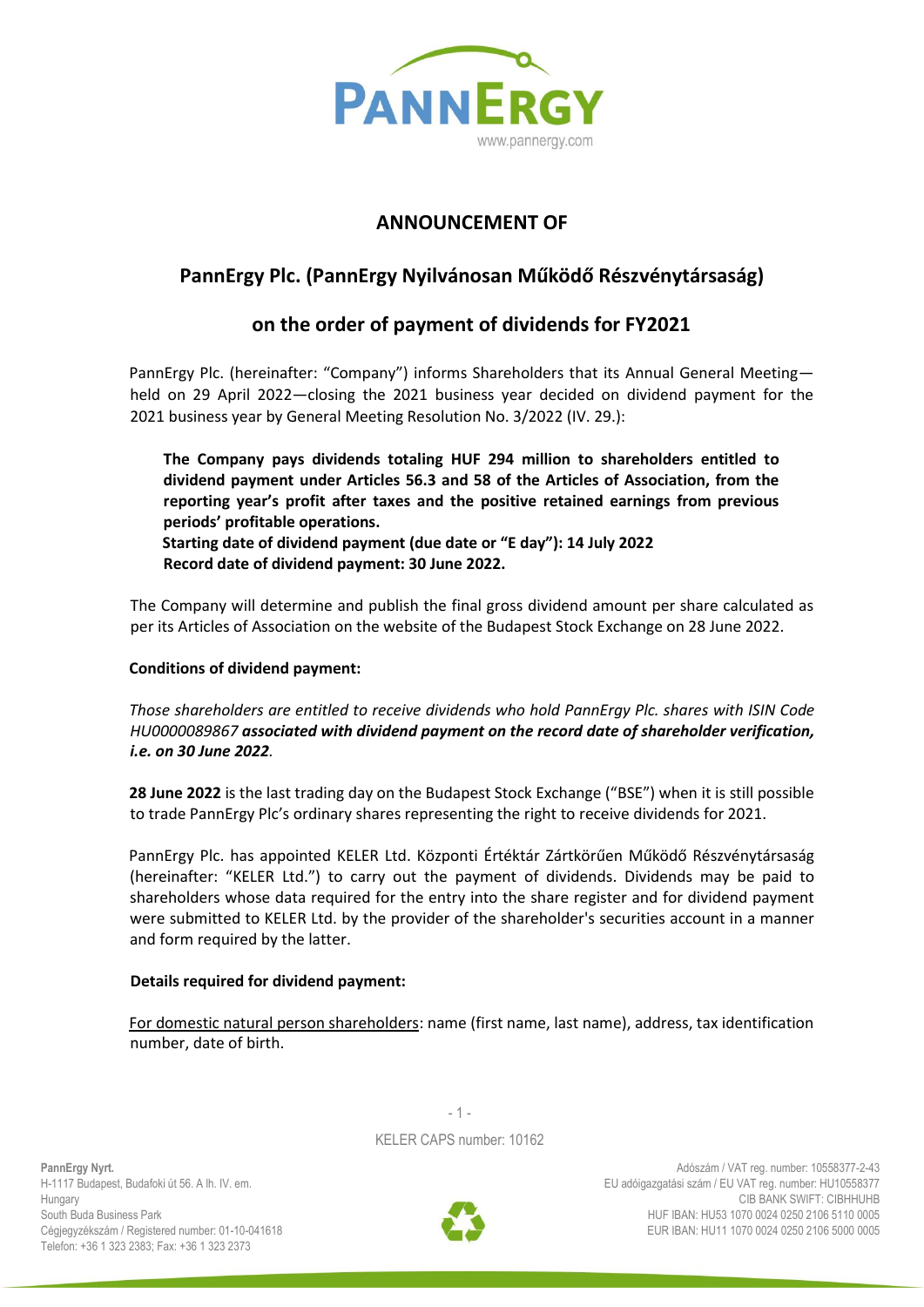

For foreign natural person shareholders: name (first name, last name), address, date of birth, place of birth, mother's name, citizenship, tax identification number or in the absence thereof a passport number.

### For legal person shareholders:

Investment fund – name, address and registration number issued by the Magyar Nemzeti Bank or its predecessors Municipality – name, address, tax number Other legal person – name, address, tax number Foreign legal person – name, address, existing ISO standard country code other than "HU"

For shareholder nominees: name, registered office, tax residency (and tax number for domestic tax residents) of nominees, together with a statement on the number and composition of shares administered by them, i.e. the ratio of legal and natural persons represented by them. Shareholder nominees should note that once they made such statement, the Company makes payments to both legal and private persons, subject to statutory tax deductions. Given that there are differences between the taxation of legal persons and that of natural persons as well as the rate and declaration thereof, we are unable to change the above ratio once payment is made, and dividends will be accounted for based on shareholder verification. Shareholder nominees shall be liable for any damage resulting from any data provided erroneously.

Shareholders may claim dividends for 2021 for a period of 5 years from the starting date of dividend payment; the right to claim such dividends will be time-barred after the lapse of such 5-year period.

PannErgy Plc. is under no obligation to pay interest on dividends received by shareholders after 14 July 2022.

### **How are dividends paid?**

Dividends payable on ordinary shares are paid by way of bank transfer to the account held at the shareholder's securities account provider or to the payment account specified by the shareholder to the securities account provider or — in case of domestic legal persons — to the payment account specified by the securities account provider. The Company shall not be held liable for any delay or damage resulting from inaccurate data or failure to disclose the Financial Account Identifier.

The dividend payable is determined on the basis of information provided by shareholders for the purposes of calculating such dividend. The dividend payable and the tax deductible per each shareholder are determined by KELER Ltd. on the basis of the applicable tax laws and the data submitted by the account providers. Where incomplete data is submitted, the dividend will be paid only after the missing data are provided.

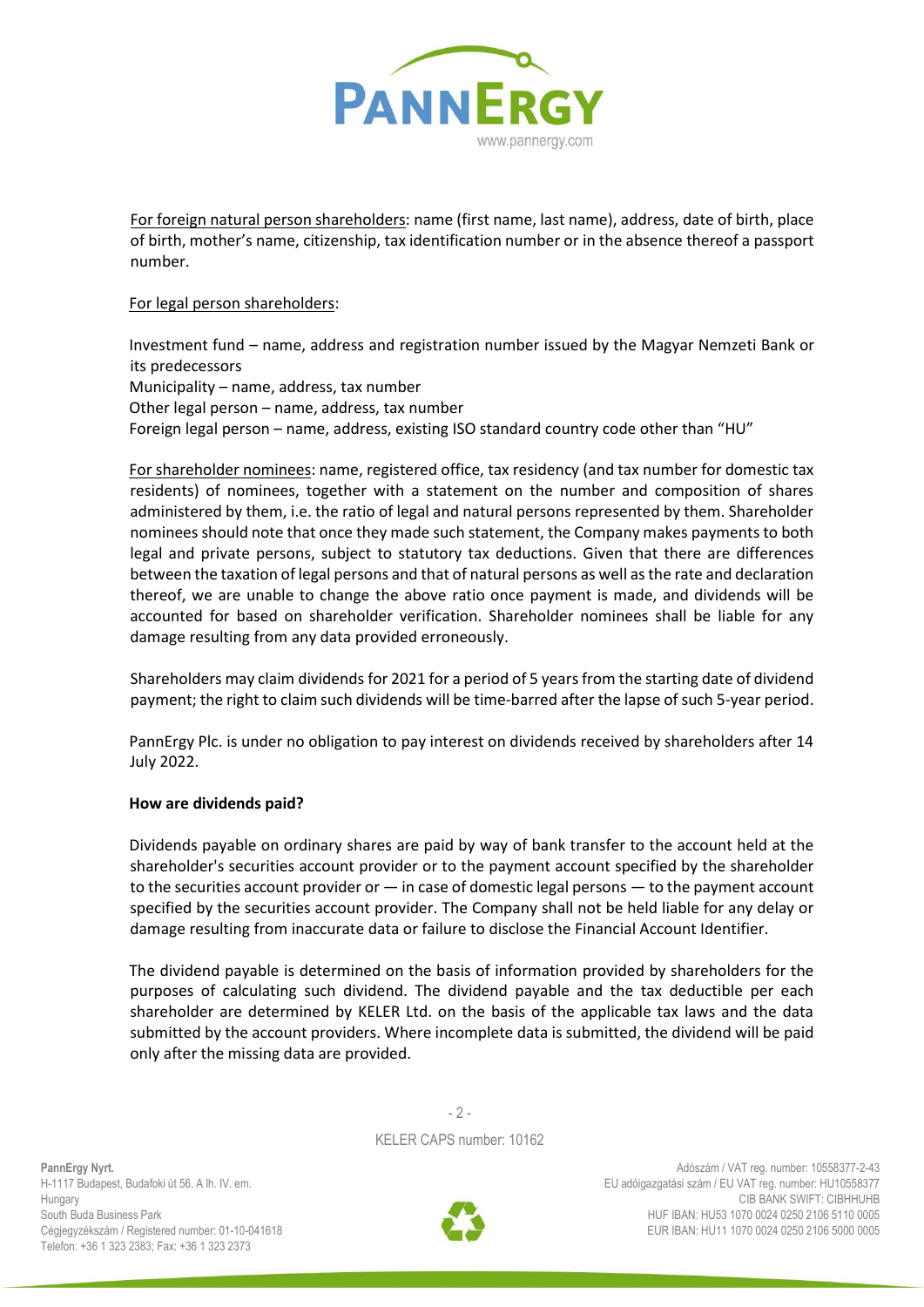

**When making payments to domestic and foreign natural persons**, **a personal income tax of 15% will be deducted** pursuant to Sections 8(1) and 66 of Act CXVII of 1995 on personal income tax ("the PIT Act"). Such payment is not subject to social contribution tax ("SZOCHO").

### **Payments to (both domestic and foreign) legal persons is made without any tax deduction.**

The Company and/or KELER Ltd. on its behalf, do not assume responsibility for any delay resulting from incomplete or late reporting by securities account providers.

Since 2010, dividends on shares held on a **Permanent Investment Account** ("**Tartós Befektetési Számla**") by domestic and foreign resident natural persons, are paid without tax deduction (Section  $67/B(6)(c)$  and Annex 7 of the PIT Act). Concurrently with reporting the claim for dividends, securities account providers must inform PannErgy Plc's agent responsible for the payment of dividends, i.e. KELER Ltd. whether the shares are registered on a Permanent Investment Account. If a securities account provider fails to do so, dividends will be paid after the deduction of a 15% personal income tax.

If a shareholder chooses to receive the dividend with a preferential tax deduction rate under a double taxation convention, the securities account provider must submit the documents described in Annex 7 of the PIT Act to the Issuer Services Department of KELER Ltd. (H-1074 Budapest, Rákóczi út 70–72.) by **30 June 2022** the latest. Securities account providers should note that certificates of residence for the tax year issued in foreign languages are only accepted in the form of professional or certified translation. If a double taxation convention requires a statement from the beneficial owner as well, such instrument is also accepted only in the form of professional or certified translation. The statement on beneficial ownership may be made in Hungarian as well. If KELER Ltd. does not receive either a certificate of residence or the subsequent supplementation thereof **by 30 June 2022**, the dividend will be paid after the deduction of a 15% personal income tax in case of foreign natural persons. Shareholders may claim repayment of the difference between the 15% and the reduced tax rate pursuant to point 4 of Annex 7 of the PIT Act, on the basis of a certificate issued by KELER Ltd. on behalf of PannErgy Plc.

#### **Data reporting obligations for securities account providers**

Securities account providers shall disclose the shareholders' data to KELER Ltd. upon shareholder verification according to the procedure announced by KELER Ltd. If a securities account provider fails to identify or identifies its shareholder clients incorrectly at the time of shareholder verification, it may rectify or correct such failure during the period of dividend payment. Dividends payable on the basis of subsequently reported information will be disbursed during the month following the one when the deficiencies were remedied. PannErgy Plc. and KELER Ltd. acting on its behalf are not liable for any delay resulting from the submission of incomplete or incorrect data by securities account providers or from the fact that processing such data is lengthy.

> - 3 - KELER CAPS number: 10162

**PannErgy Nyrt.**  H-1117 Budapest, Budafoki út 56. A lh. IV. em. Hungary South Buda Business Park Cégjegyzékszám / Registered number: 01-10-041618 Telefon: +36 1 323 2383; Fax: +36 1 323 2373



Adószám / VAT reg. number: 10558377-2-43 EU adóigazgatási szám / EU VAT reg. number: HU10558377 CIB BANK SWIFT: CIBHHUHB HUF IBAN: HU53 1070 0024 0250 2106 5110 0005 EUR IBAN: HU11 1070 0024 0250 2106 5000 0005